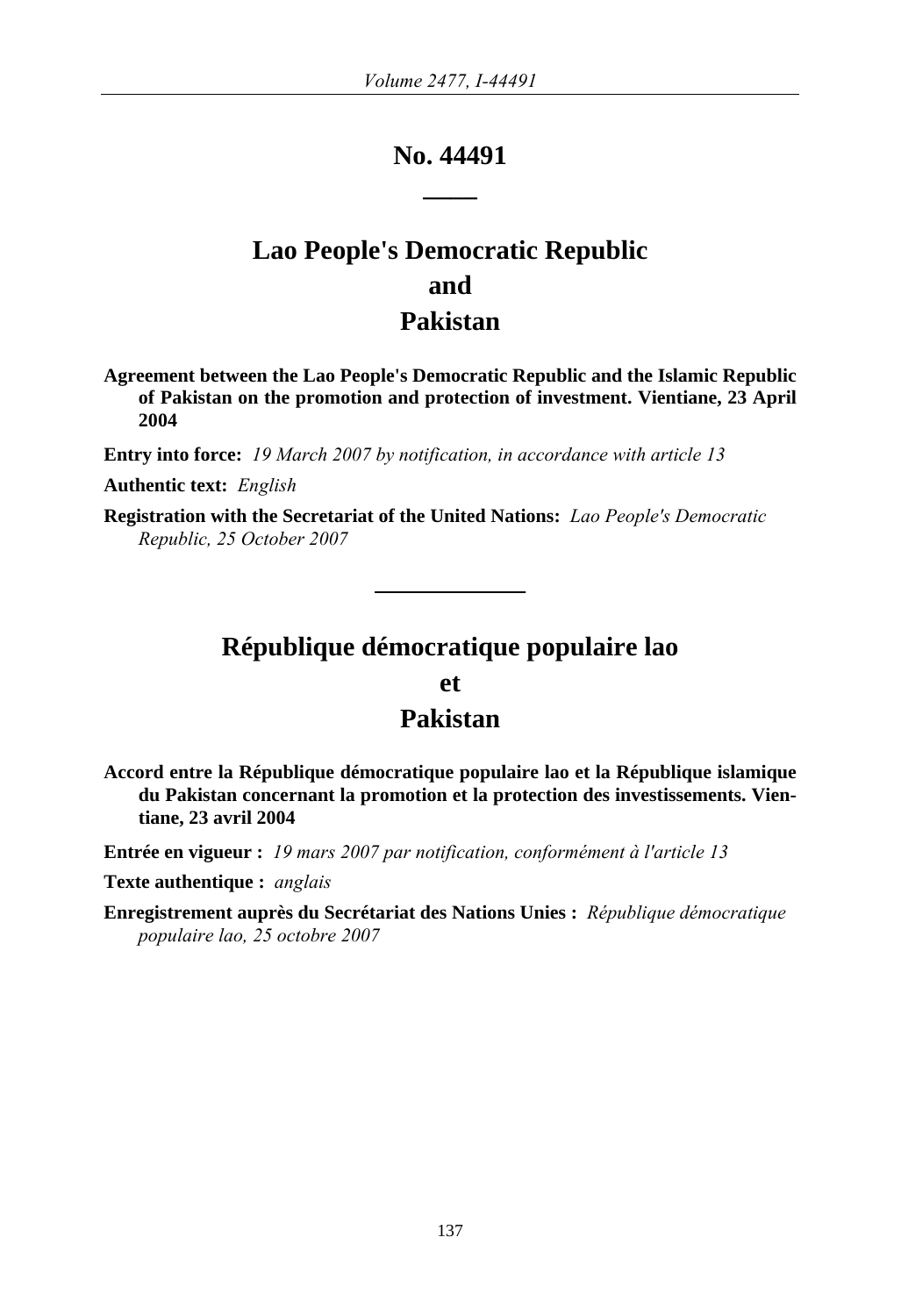[ ENGLISH TEXT – TEXTE ANGLAIS ]

#### AGREEMENT BETWEEN

#### THE LAO PEOPLE'S DEMOCRATIC REPUBLIC

#### AND

#### THE ISLAMIC REPUBLIC OF PAKISTAN

#### ON

#### THE PROMOTION AND PROTECTION OF INVESMENT

The Lao People's Democratic Republic and the Islamic Republic of Pakistan, hereinafter referred to as the "Contracting Parties";

DESIRING to create favorable conditions for greater economic cooperation between them and in particular for investments by investors and companies of one State in the territory of the other State based on the principles of equality and mutual benefit;

RECOGNISING that the encouragement and reciprocal protection of such investments will be conducive to stimulating business initiative and increasing prosperity in both States;

AGREEING that a stable framework for investment will maximize effective utilization of economic resources and foster economic prosperity;

HAVING resolved to conclude the Agreement on the Promotion and Reciprocal Protection of Investments;

#### HA VE AGREED AS FOLLOWS:

## ARTICLE 1

## DEFINITIONS

For the purpose of this agreement:'

- 1. The term "Investment" means;
	- (a) "the assets or money invested in connection with economic activitics connected with business by an investor of one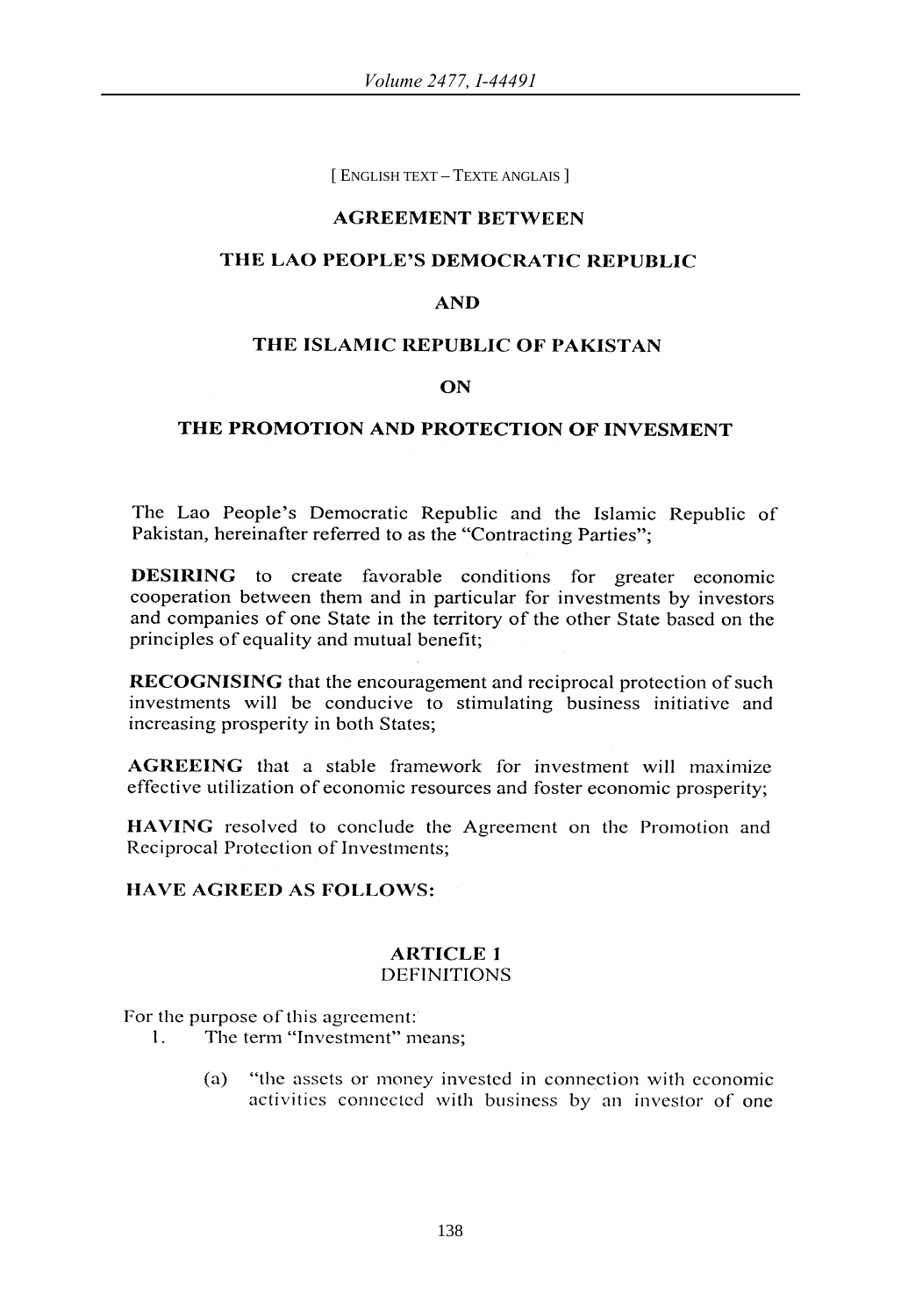Contracting Party in the territory of the other Contracting Party for setting up, establishment or control of Industry, undertaking or establishment engaged in the production, distribution or processing of any goods or the development and extraction of such mineral resources and products as may be specified in this behalf by the Contracting Party".

- (b) "The term "investment" does not include contracts to provide a service and the construction contracts".
- (c) "In case of contract (s) between the resident of one party and resident of other party, the terms and conditions of the contract (s) signed between them will over-ride the clauses of this agreement and will be governed by the terms and conditions of the contract (s)".
- (d) "The time bound contract (s) will not be treated as investment".
- 2. The term "Returns" means monetary returns yielded by an investment including any profits, interest, capital gains, dividends, royalties or fees.
- 3. The term "Investor" with respect to each Contracting Party shall mean:
	- a. a physical person being citizen of either Contracting Party in accordance with its legislation;
	- b. a legal entity established under the national legislation of the state of one Contracting Party located on its territory and marking investments on the territory of the other Contracting Party.
- 4. The term "Company" means any legal entity incorporated or constituted in accordance with the legislation of onc Contracting State and having its head office in the territory of other State.
- 5. Thc term "Freely Convertible Currency" means any currency that is widely used to make payments for international transactions and widely traded in the principal international exchange markets.
- 6. The term "Territory" mcans: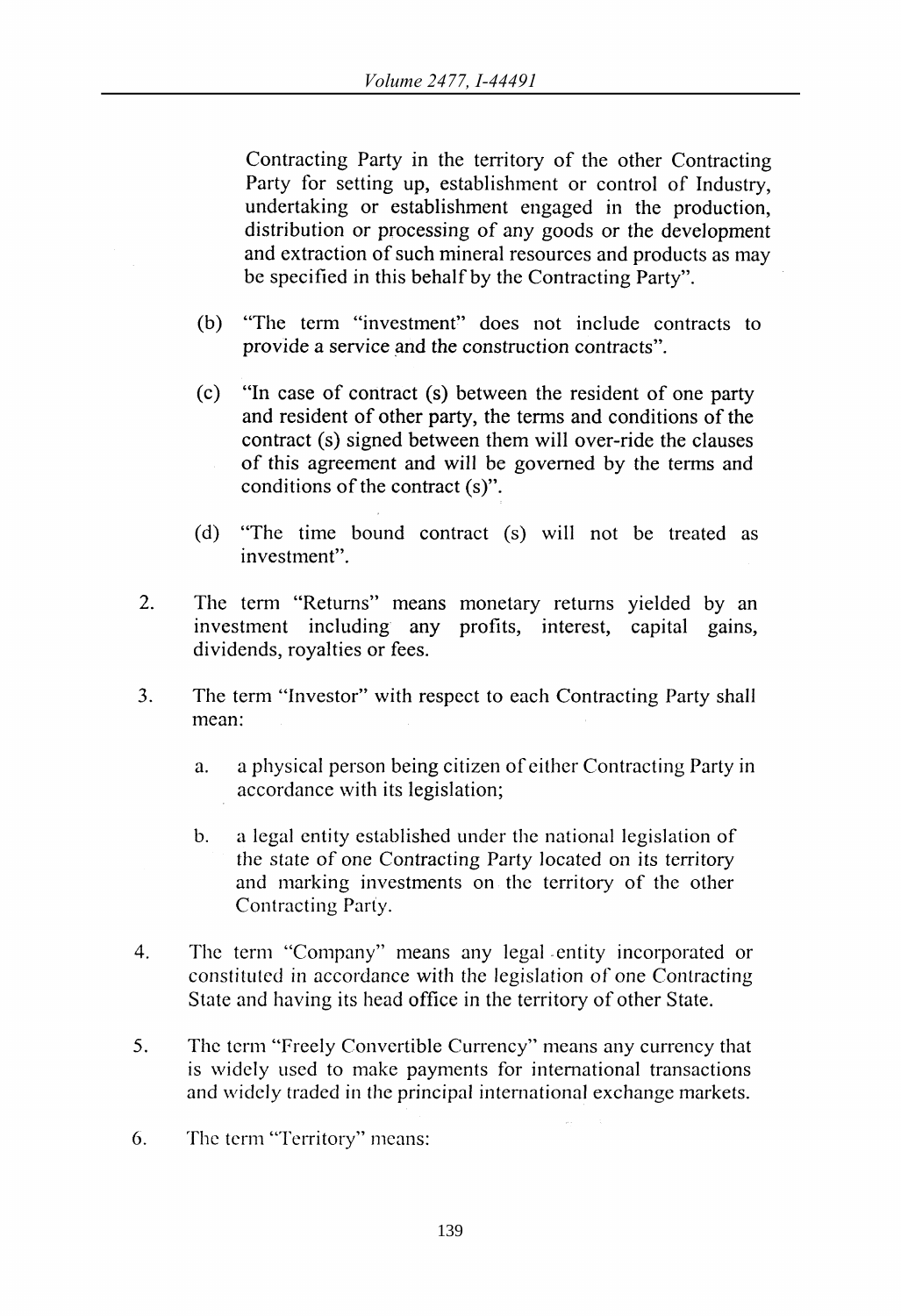- (a) in respect of the Lao People's Democratic Republic, the territory over which the Lao People's Democratic Republic has sovereignty or jurisdiction.
- (b) in respect of the Islamic Republic of Pakistan, the territories as defined in Article  $1(2)$  of the Constitution of Islamic Republic of Pakistan.

#### ARTICLE 2 PROMOTION OF INVESTMENTS

- 1. Each Contracting Party shall encourage and create favourable conditions for investors of other Contracting Party to make investments in its territory and shall admit such investments in accordance with its laws and regulations.
- 2. In order to encourage mutual investment flows each Contracting Party shall endeavour to inform the other Contracting Party at the request of that other Contracting Party on the investment opportunities in its territory.
- 3. Each Contracting Party shall consider in good faith whenever necessary in accordance with its laws and regulations without delay the request for permits required in connection with the activities of consultants or experts engaged by investors of the other Contracting Party.
- 4. Each Contracting Party, shall subject to its Jaws, regulations and procedures affecting the entry stay and work of natural persons examine in good faith and give consideration to request of key personnel (nationals of the contracting parties) including top managerial and technical persons who are employed for the purpose of investments in its territory to enter, remain temporarily and work in its territory. Immediate family members (spouse and minor children) of such key personnel shall also be granted similar treatment with regard to the entry and temporary stay in the host Contracting Party.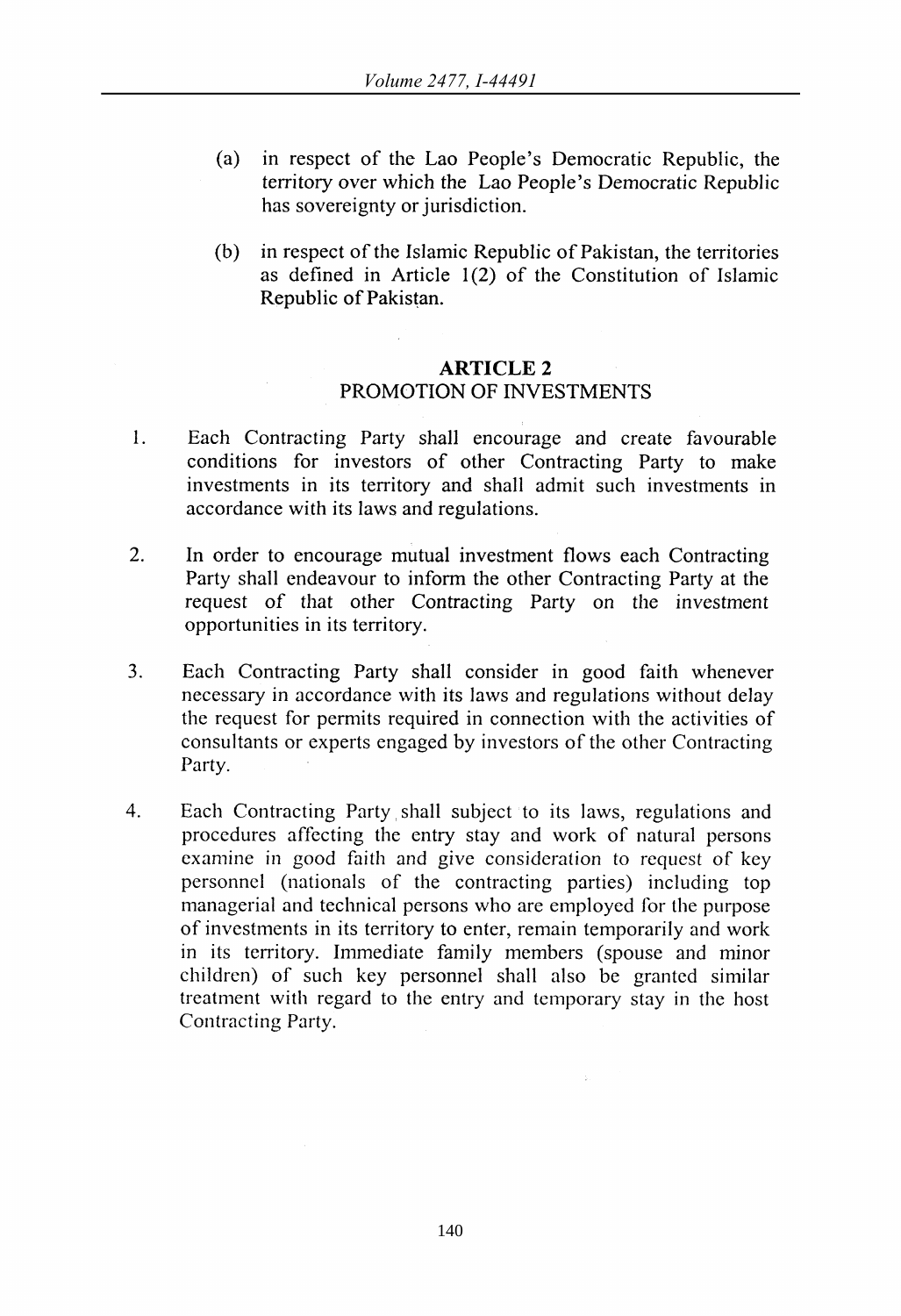## ARTICLE 3 PROTECTION OF INVESTMENTS

- 1. Each Contracting Party shall extend in its territory full protection and security to investments and returns of investors of the other Contracting Party. Neither Contracting Party shall impair by arbitrary or discriminatory measures, the development, management, maintenance, use, enjoyment, expansion, sale and if it is the case the liquidation of such investments. A Contracting Party shall observe any other obligation it may have entered into with regards to investments of investors of the other Contracting Party.
- 2. Investment or returns of investors of a Contracting Party in the territory of the other Contracting Party shall be accorded fair and equitable treatment in accordance with the provisions of this agreement.

#### ARTICLE 4

## NATIONAL TREAMENT AND MOST FAVOURED NATION TREATMENT

- 1. Each Contracting Party shall accord in its territory to investment and returns of investors of the other Contracting Party a treatment no less favourable that which it accords to investments and returns of its own investors or investments and returns of investors of any third State, whichever is more tavourable to the investors concerned.
- 2. Contracting Party shall accord in its territory to investors of the other Contracting Party as regards management, maintenance, employment, use or disposal of their investment a trcatment which is no less favourable than that which it accords to thc investors of any third Statc.
- 3. The provisions of paragraphs 1 and 2 of this Article shall not be construed so as to oblige one Contracting Party to extcnd the investors of the other Contracting Party the benefit of any treatment preference or privilege which may be extended by the former Contracting Party by virtue of:
	- (a) any existing or future customs union or economic union, free trade area or similar international agreements to which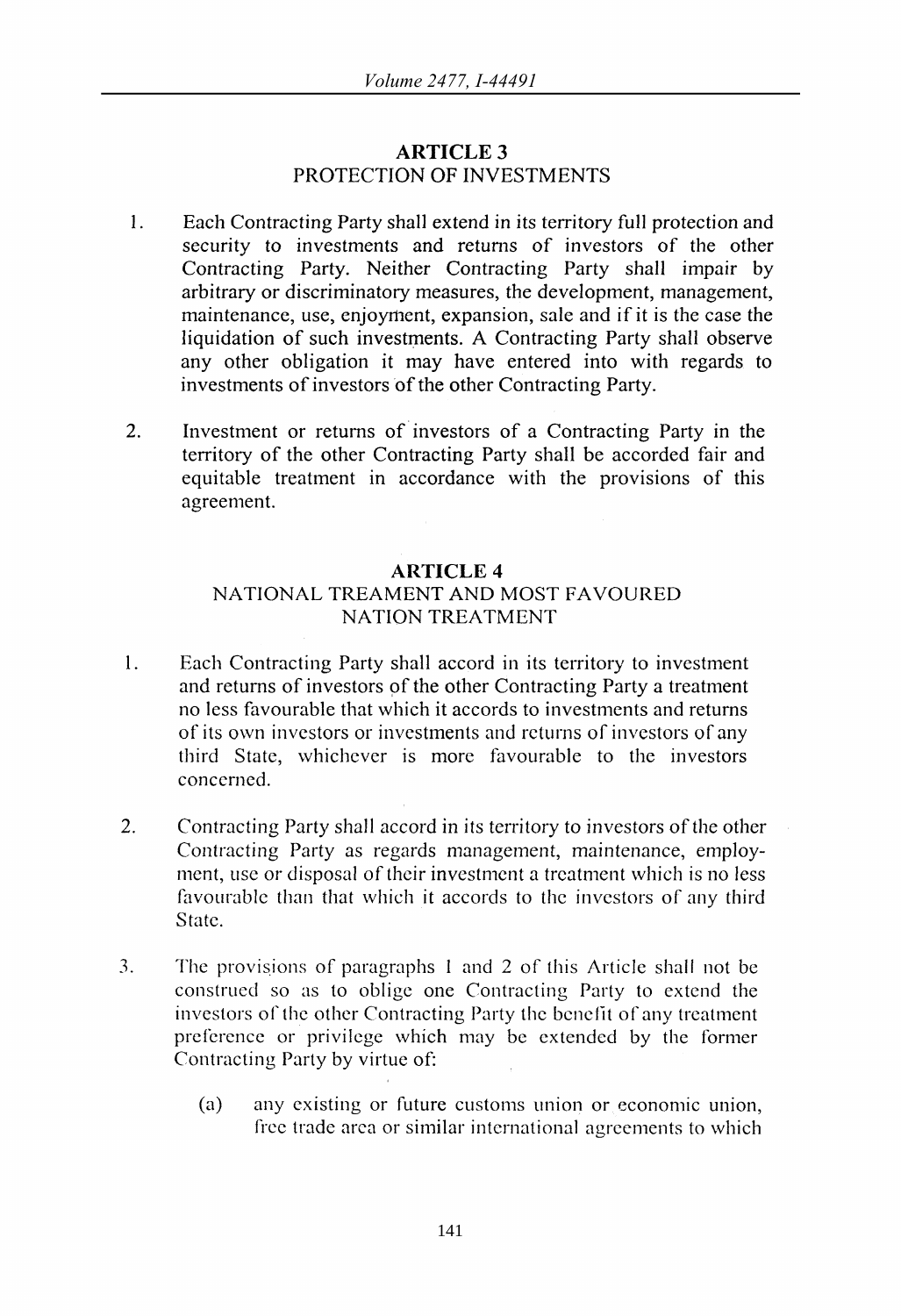either of the Contracting Party is or may become a party in the future;

(b) any international agreement or arrangement completely or partially related to taxation.

#### **ARTICLE** 5 **EXPROPRIATION**

- 1. A Contracting Party shall not be expropriated or nationalised directly or indirectly an investment in its territory of an investor of the other Contracting Party or take any measure or measures having equivalent effect (hereinafter referred to as "expropriation") except:
	- (a) for a purpose which is in the public interest;
	- (b) on a non-discriminatory basis;
	- (c) in accordance with due process of law; and
	- (d) accompanied by payment of prompt, adequate and effective compensation.
- 2. Such compensation shall be paid without delay.
- 3. Such compensation shall be equivalent to the fair market value of the expropriated investment immediately before the expropriation occurred. The fair market value shall not reflect any change in value occurring because the expropriation had become publicly known earlier.
- 4. Such compensation shall be fully realizable and freely transferable.
- 5. An investor of a Contracting Party affected by the expropriation carried out by the other Contracting Party shall have the right to prompt review of its case including the valuation of its investment and the payment of compensation in accordance with the provisions of this Article by a judicial authority or other competent and independent authority of the latter Contracting Party.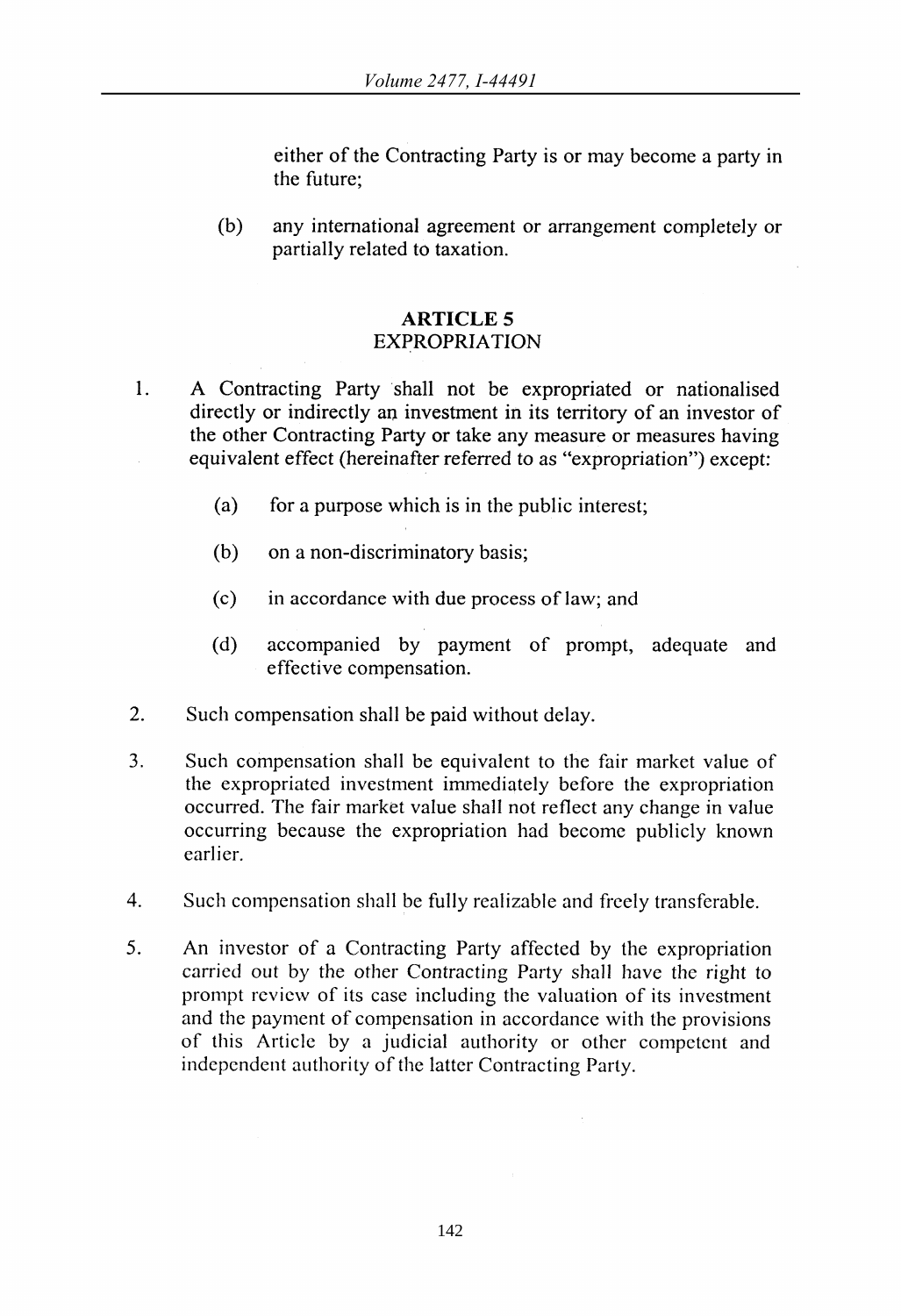## ARTICLE 6 COMPENSATION OF DAMAGE OR LOSSES

- 1. When investment made by investors of either Contracting Party suffer loss or damage owing to war or other armed conflict, civil disturbances, revolution, riot or similar events in the territory of the other Contracting Party treatment. as regards restitution. other Contracting Party treatment, as regards restitution, indenmification, compensation or any other settlement, no less favourable than that accorded by the latter Contracting Party to its own investors or to investors of any third State whichever is more favourable to the investors concerned. However, the losses which are covered under normal business risks will not qualify for payment of compensation on this account.
- 2. Without prejudice to paragraph 1 of this Article, investors of one Contracting Party who in any of the events referred to in that paragraph suffer damage or loss in the territory of the other Contracting Party resulting from:
	- (a) requisitioning of their property or part thereof by its forces or authorities;
	- (b) destruction of their property by its force or authorities which was not caused in combat action or was not required by the necessity of the situation.

Shall be accorded a prompt restitution and whcre applicable prompt adequate and affective compensation for damage or loss, sustained during the period of requisitioning or as a result of the destruction of the property. Resulting payments shall be made in freely convertible currency and without delay.

#### **ARTICLE** 7 TRANSFERS

I. Each Contracting Party shall permit that all payments relating to an investment in its territory of an investor of the other Contracting Party may be freely transferred into and out of its territory without delay. Such transfers shall include in particular, though not exclusively: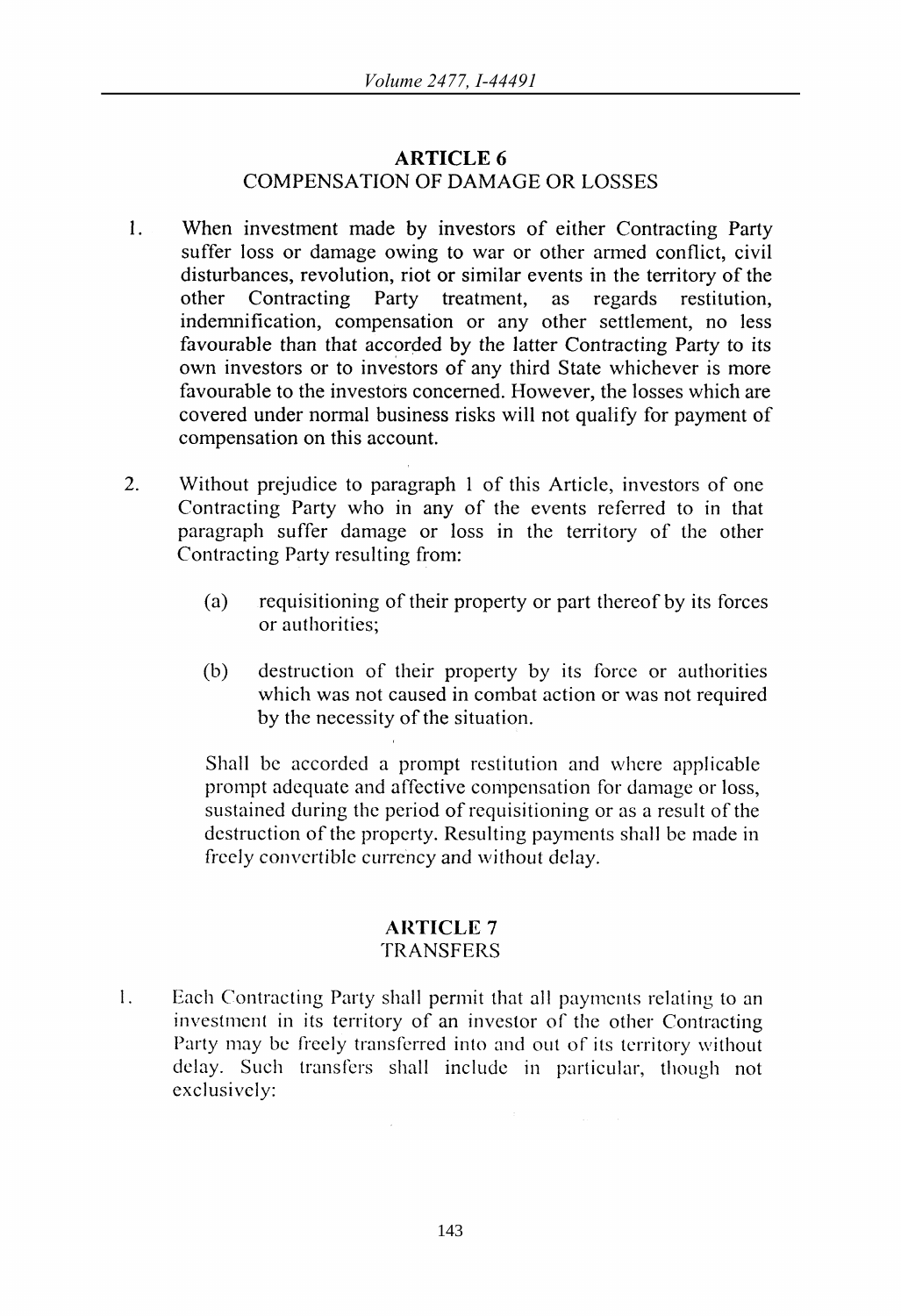- a) the initial capital and additional amounts to maintain or increase the investment;
- b) returns as defined in paragraph 2 of Article 1 of this Agreement;
- c) payments made under a contract including a loan agreement relating to the investment;
- d) proceeds from the sale or liquidation of all or any part of investment;
- e) payments of compensation under Article 5, 6 and 8 of this Agreement;
- f) payments arising out of the settlement of an investment dispute;
- g) earning and other remuneration of personnel engaged from abroad in connection with an investment in accordance with Article 2 of this Agreement.
- 2. Each Contracting Party shall ensure that the transfers under paragraph 1 of this Article are made in a freely convertible currency at the prevailing rate of exchange quoted by Authorized Dealers valid on the date of transfer in the territory of the Contracting Party in which the investment is made.
- 3. Each Contracting Party shall ensure that the interest if any on payments/compensation delayed or not made after the date fixed for payment is calculated together with compensation for the period starting the occurrcnce of events under Articles 5, 6, and 8 until the date of transfer of payment and payment will be effected in accordance with provisions of paragraphs I and 2 of this Article.

#### **ARTICLE** 8 **SUBROGATION**

If their Contracting Party or its designated agency makes a payment under an indemnity guarantee or contract of insurance against noncommcrcial risks given in respect of an investment of om investor in the territory of the other Contracting Party, the latter Contracting Party shall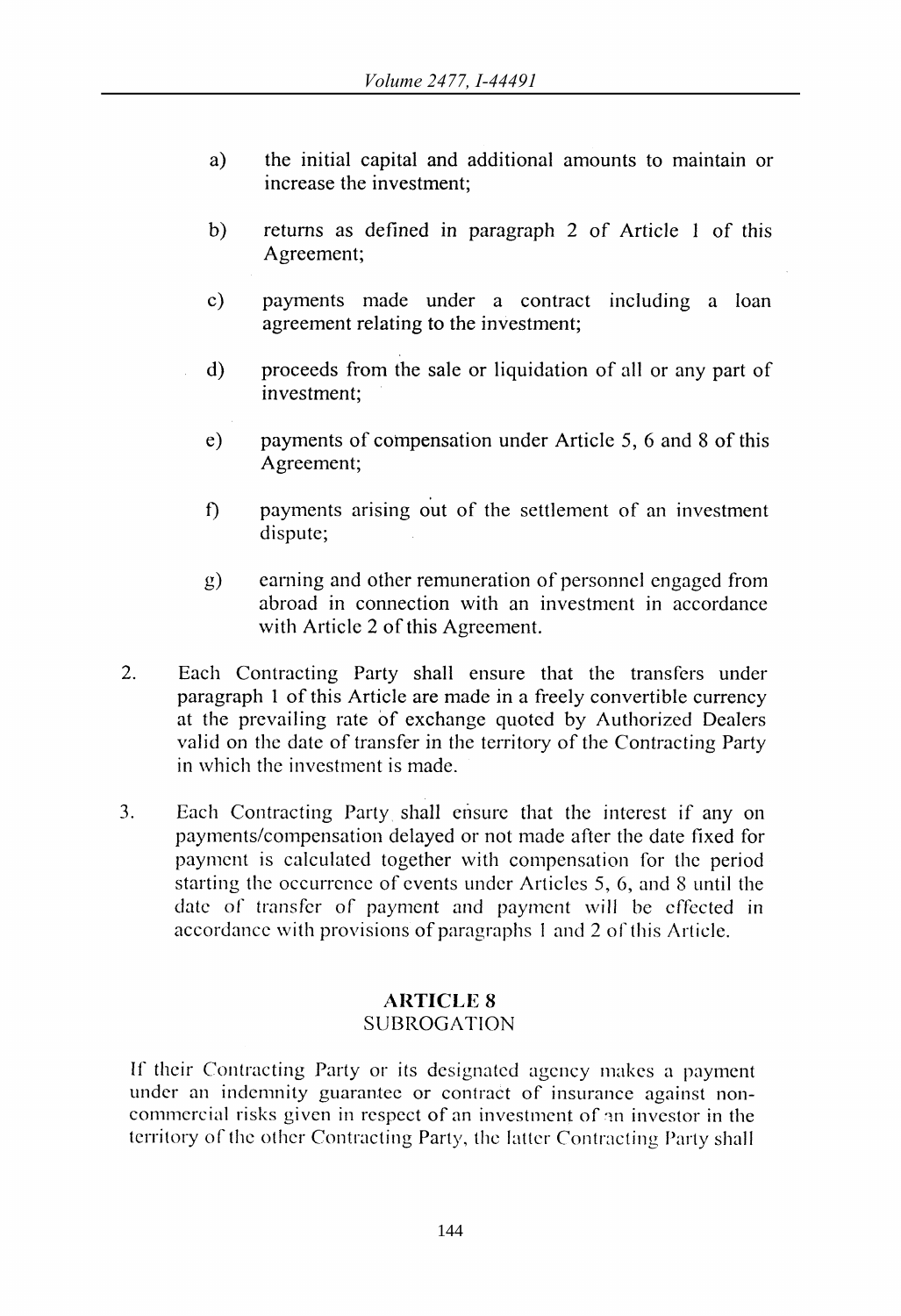recognize the assignment of any rights or claims of such investor to the former Contracting Party or its designated agency and right of the former Contracting Party or its designated agency to exercise by virtue of subrogation any such right and claim of the same extent as its predecessor in title.

#### **ARTICLE** 9

## APPLICA TION OF OTHER PROVISIONS

If the provisions of law of either Contracting Party or international obligations existing at present or established thereafter between the Contracting Parties in addition to the present Agreement contain a rule whether general or specific entitling investments by investors of the other Contracting Party to a treatment more favourable than is provided for by the present Agreement such rule to the extent that it is more favourable shall prevail over the present Agreement.

#### **ARTICLE 10**

#### SETTLEMENT OF DISPUTES BETWEEN THE CONTRACTING PARTY AND AN INVESTOR OF THE OTHER CONTRACTING PARTY

- I. Any dispute arising directly from an investment between onc Contracting Party and an investor of the other Contracting Party should be settled amicably between the two parties concerned.
- 2. If the dispute has not been settled within three (3) months from the date on which it was raised in writing, the dispute may, at the choice of investor, be submitted:
	- (a) to the competent courts of the Contracting Party in whose territory the investment is made; or
	- (b) to any ad hoc arbitration tribunal which unless otherwise agreed on by the parties to the dispute, is to be established under the Arbitration Rules of the United Nations Commission on International Trade Law (UNCITRAL).

Provided that there can be no automatic recourse to such international arbitration unless the Contracting Party or its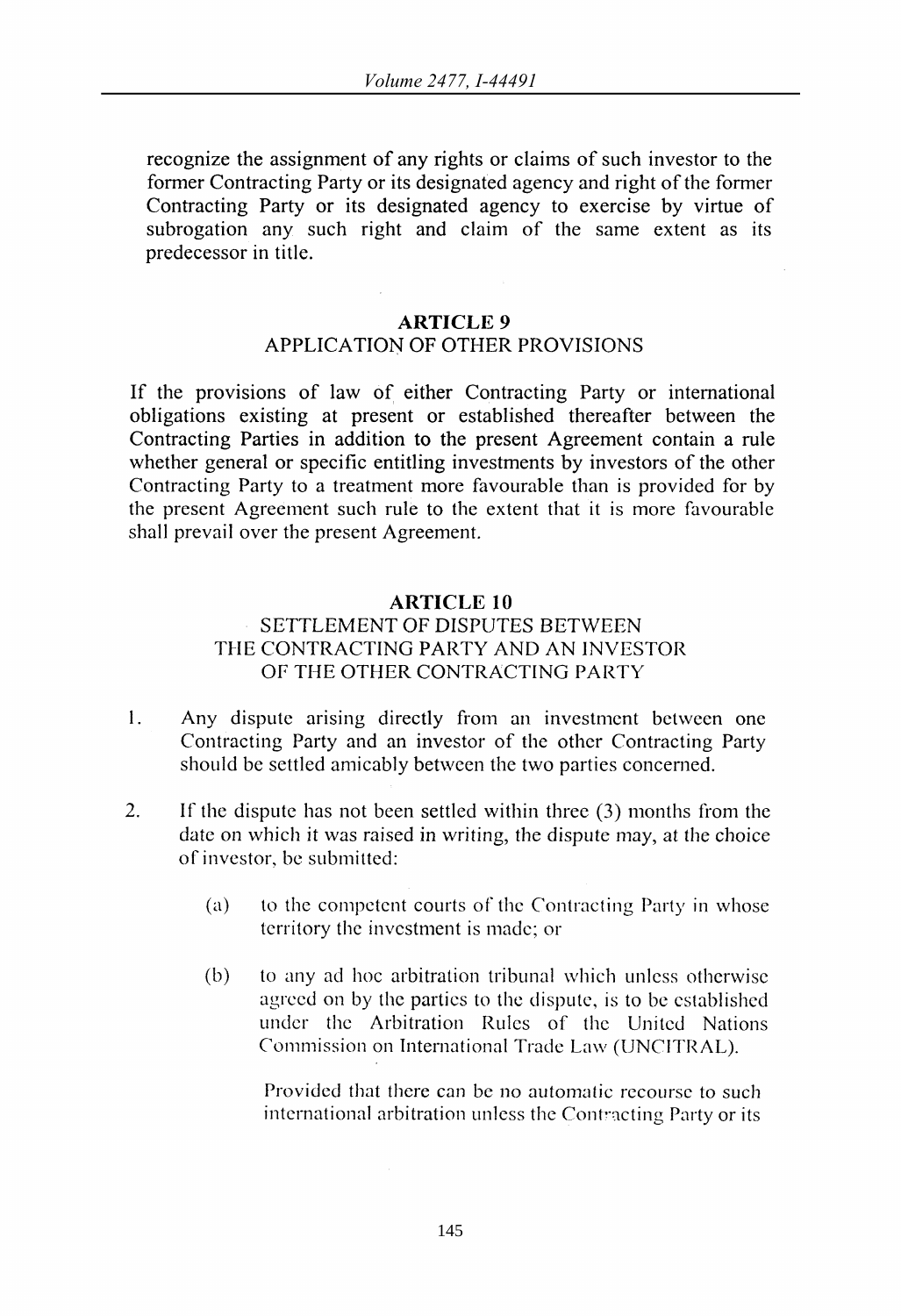agency or instrumentality concerned specification in its agreement with an investor.

- (c) an Agreement to settle the dispute between one Contracting Party and an investor of the other Contracting Party will override this Agreement and the mode of dispute settlement, if any, provided therein shall bind the Parties irrespective of this Agreement.
- 3. An investor who has submitted the dispute to a national court cannot have recourse to one of the arbitral tribunals mentioned in paragraphs 2(b) and (c) of this Article.
- 4. Neither of Contracting Parties, which is a party to a dispute can raise an objection, at any phase of the arbitration procedure or of the execution of an arbitral award, on account of the fact that the investor, which is the other party to the dispute, has received an indemnification covering a part or the whole of its losses by virtue of an insurance.
- 5. The award shall be final and binding on the parties to the dispute and shall be enforced in accordance with national law.
- 6. In dispute between an investor and Contracting Party, the law of the Contracting Party will govern the resolution of such disputes.
- 7. The law of limitation of the host country will be applicable to any claim or request made for arbitration by the investor except where the relevant arbitration rules provide for a shorter period of limitation in which case those rules will apply.

## **ARTICLE 11**  SETTLEMENT OF DISPUTES BETWEN THE CONTRACTING PARTIES

- I. Disputes between the Contracting Parties concerning the interpretation or application of this Agreement shall be settled as far as possible by negotiations.
- 2. If a dispute cannot be settled under paragraph 1 of this Article within  $six(6)$  months it shall upon the request of either Contracting Party be submitted to an arbitral tribunal.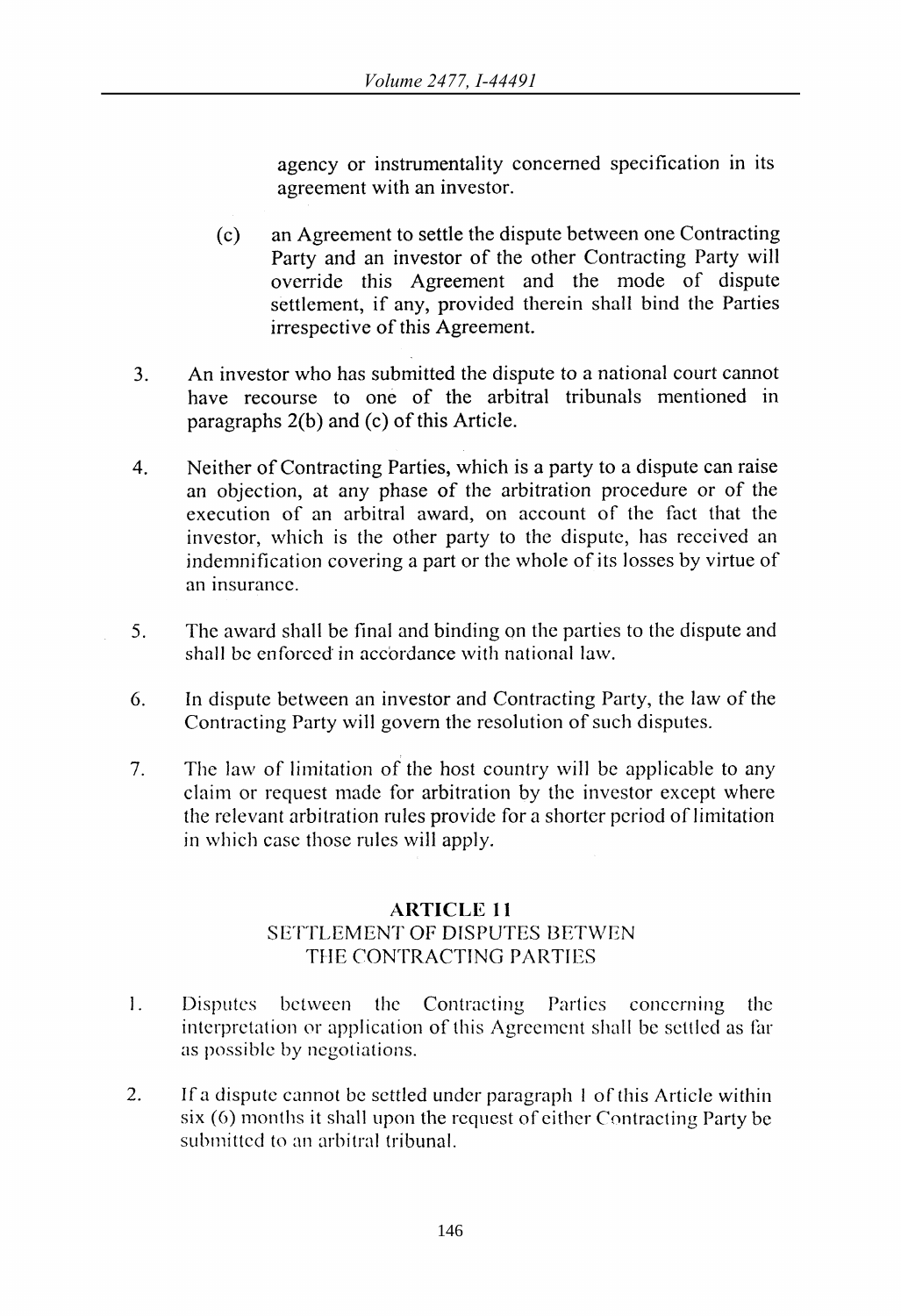- 3. Such arbitral tribunal shall be constituted ad-hoc as follows: each Contracting Party shall appoint one arbitrator and these two arbitrators shall agree upon a national of a third State as their chairman. Such arbitrators shall be appointed within two (2) months from the date one Contracting Party has informed the other Contracting Party of its intention to submit the dispute to an arbitral tribunal the chairman of which shall be appointed within two (2) further months.
- 4. If the periods specified in paragraph 3 of this Article are not observed either Contracting Party may in the absence of any other relevant arrangement invite the President of the International Court of Justice to make the necessary appointments. If the President of the International Court of Justice is a national of either of the Contracting Parties or if he is otherwise prevented from discharging the said function the Vice President or in case of his inability the mcmber of the International Court of Justicc next in seniority shall be invited under the same conditions to make the necessary appointments.
- 5. The arbitral tribunal shall determine its own procedure. The place of arbitration proceeding shall be determined by the Contracting **Parties**.
- 6. Thc arbitral tribunal shall make its award in accordance with the provision of this Agrcement and pursuant to the rules of international Jaw. It shall make its award by a majority of votes.
- 7. Each Contracting Party shall bear the costs of its own arbitrator and of its legal representation in the arbitration proceedings. The costs of the chairman and the remaining costs shall be borne in equal parts by both the Contracting Parties. The tribunal may however, in its award determinc another distribution of costs.

## **ARTICLE 12**  APPLICATION OF TIlE AGREEMENT

This agreement shall apply to investments made prior to or after the entry into force of this Agreement but shall not apply to any investment dispute that may have arisen before its entry into force.